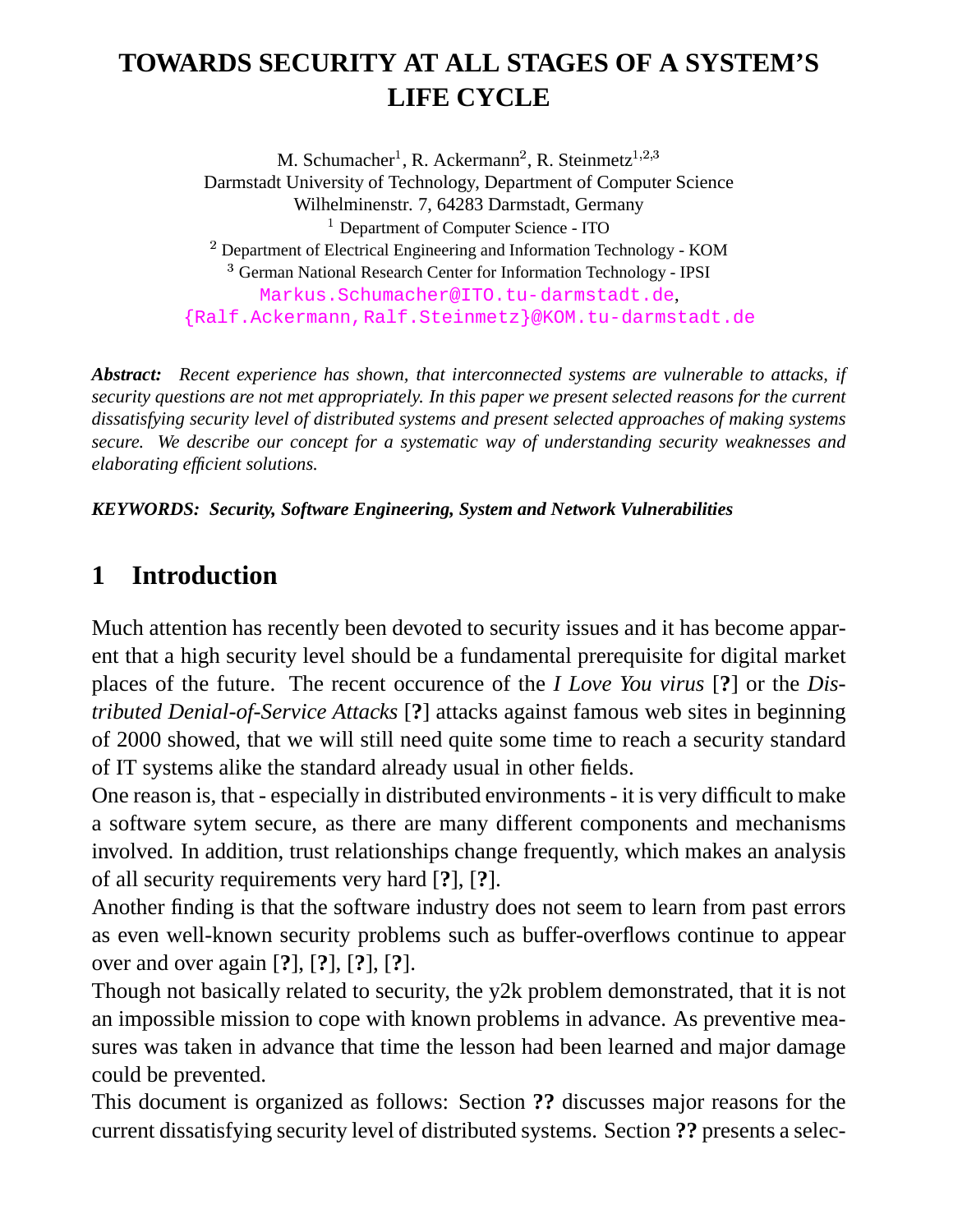tion of security approaches at different stages of the life cycle of a software system. Section **??** introduces our concept for the systematic analysis of software errors and the determination of appropriate solutions. Section **??** outlines the related work in the field of the analysis of software vulnerabilities. Finally, section **??** presents the conclusions, summarizes our findings, and discusses future directions.

# **2 Thinking about Security Weaknesses**

In the following we present selected reasons for the current dissatisfying security level of distributed systems. Based on the author's experience those reasons do not originate from a limited number of technical problems only.

## **2.1 Complexity**

The problem of complexity in distributed systems is described best with a quotation of Bruce Schneier [**?**]: *Complexity is the worst enemy of security. Secure systems should be cut to the bone and made as simple as possible. There is no substitute for simplicity. Unfortunately, simplicity goes against everything our digital future stands for.* In fact today's IT systems have properties, that make the consideration of security difficult such as heterogeneity, dynamics, and lack of transparency [**?**].

#### **2.2 Innovation Cycles**

An ever increasing number of new features and new products hits the market and innovation cycles become shorter. Unfortuneately security is often - if at all - only seen as an add-on in contrast to other frequently demanded features of IT systems such as performance, useability, and reliability. Furthermore it is very difficult to *retrofit security in an application* [**?**] due to time consuming modifications of the design, rewritings of code, and enhancements of testing procedures. Thus, systems are often shipped with ,,quick-and-dirty" patches or no security at all.

#### **2.3 Incomplete or Wrong Assumptions**

As stated in [**?**] ,,*assumptions that programmers make regarding the environment in which their application will excecute ... frequently do not hold in the excecution of the program*". This is mainly because the assumptions are incomplete or simply wrong and (partially) explains flaws like race conditions and buffer overflows.

### **2.4 Know-How Transfer**

Making a system secure in a convinient time requires a high amount of expert knowledge. In the follwoing we list some non-technical aspects, that prevent know-how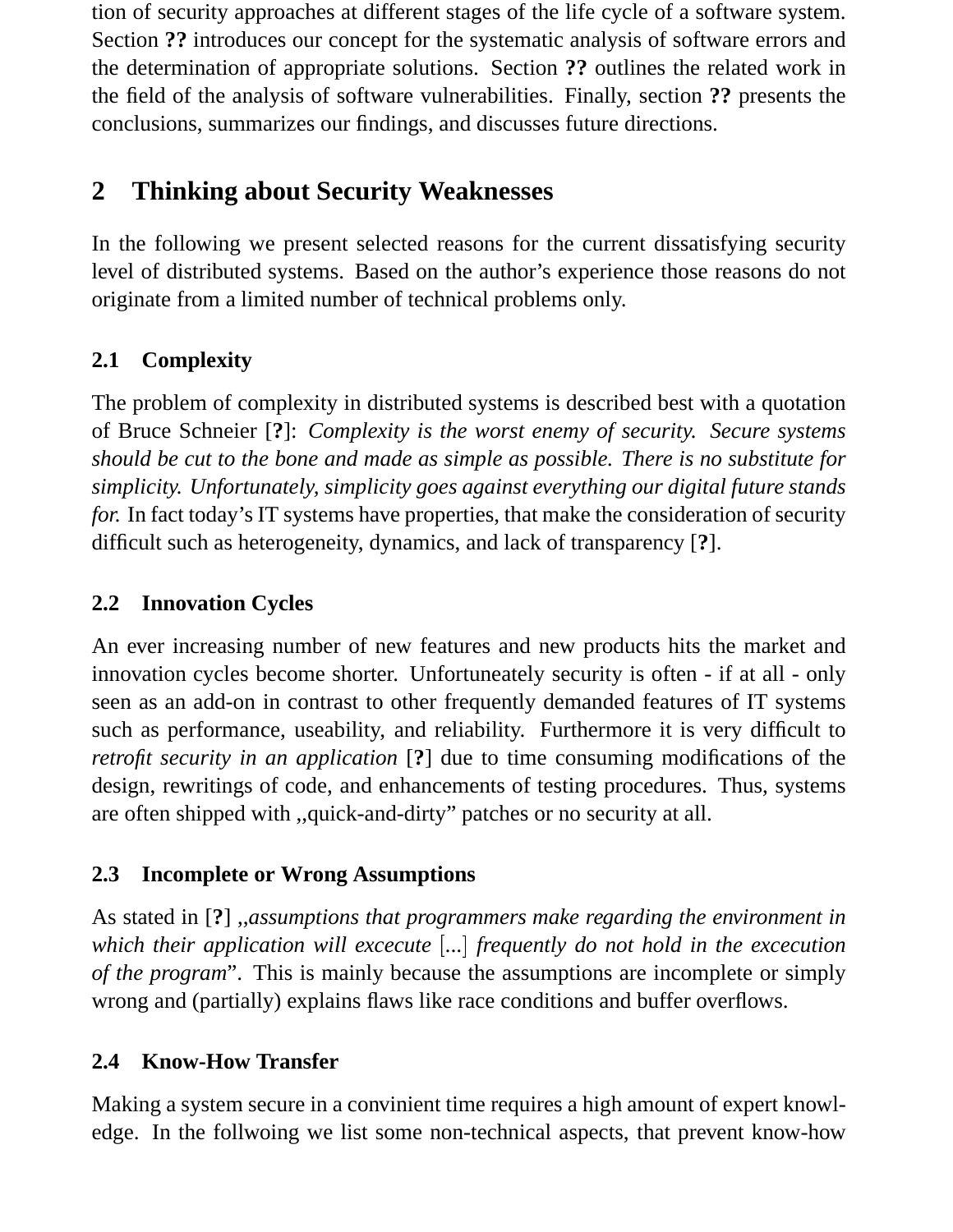transfer in the field of security.

- *Monetary Aspects*: security sells and many people buy it. Many consultants offer seminars, workshops or professional security scans. As their know-how is a monetary value, chances are good to assume, that they are giving away ,,only pieces of the whole truth". Additionally, non-disclosure agreements might prevent them from passing available information to the public.
- *Lack of Experience*: unfortunately the common developer is no security expert. Usually only a selected circle of people really understands, what security means and how it can be deployed into systems.
- *Political Issues*: in some cases individual states also intentionally try to avoid a (too) high security level. As an example, the British intelligence service has originated a weakening of the GSM encryption mechanism [**?**].

## **2.5 Findings**

As long as no suitable means of implementing secure systems are available, security remains a time and money consuming software feature. That leads to the omnipresent penetrate-and-patch approach we notice today. In a shipped product vulnerabilties will be eliminated only after they are accidentally discovered, in many cases after a successful attack. The analysis of the current situation mainly shows a passive and reactive approach instead of the attempt to prevent errors in advance.

# **3 System Life Cycle and Security Approaches**

Ideally, security should be considered at all stages of the software engineering process. In the following we present selected approaches of making systems secure. The stages of the system life cycle are subset that is derived from [**?**].

## **3.1 Design: Pattern Approaches**

As described in [**?**] *a pattern is a recurrent solution to a specific problem in a context* and should help novices to act as (security) experts. For experts it can be seen as a common vocabulary for (security) problems. As written in [**?**], it allows the members of the pattern community to identify, name and discuss both problems and solutions more efficiently.

In the field of pattern languages we find security related contributions too. A pattern language for cryptographic software is introduced in [**?**]. It focuses on the main objectives of information security, i.e. confidentiality, integrity, authentication and proof of origin. The authors realized that *cryptograhy is becoming a default feature*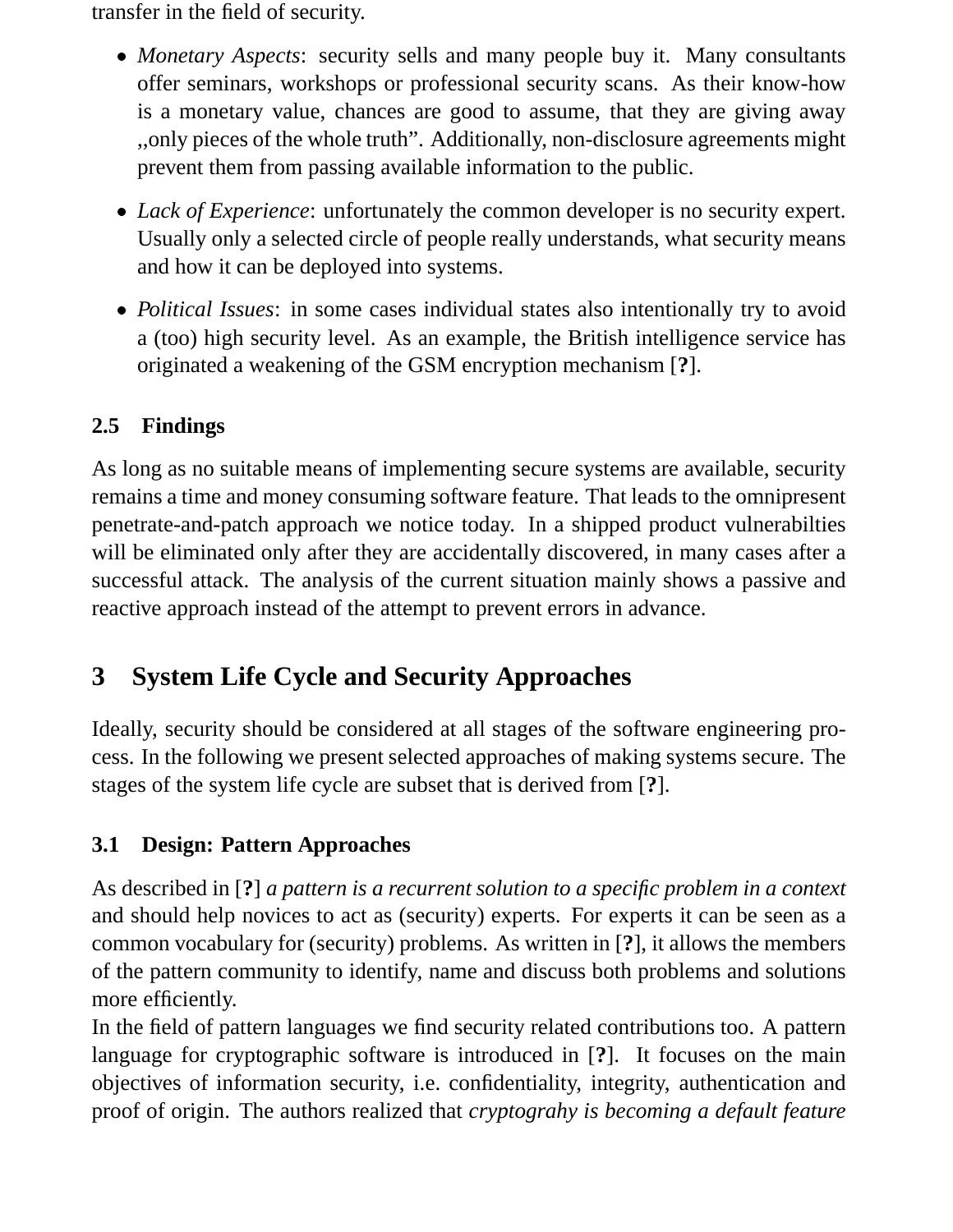*in many applications* and destilled the essential design concepts for cryptographic software components.

On a higher level of granularity [**?**] identifies patterns forsecurity enabled applications. In contrast to [**?**], those do not focus on cryptography but on a framework for building secure applications. It can be thought of as a set of functional blocks, e.g. a single access point or a secure access layer, which should be best practice in secure applications.

### **3.2 Implementation: Guidelines and Source Code Analysis**

Security guidelines, checklists or programming conventions can improve security during the development and testing of software. As an example we see FAQs such as [**?**] or checklists like [**?**] that provide guidance in secure programming.

Based on the research of software assurance for security a method for the security analysis of C and C++ source code has been developed [**?**]. The tool allows to check for known vulnerabilities in security critical software packages. Other approaches are to replace libraries with secure implementations or to provide runtime checks of security critical library calls.

### **3.3 Operation: Security Analysis, Infrastructure and Safeguards**

Tools for security analysis such as [**?**] and [**?**] can be used for detecting know vulnerabilties. Typically they can detect errors in the configuration or the presence of faulty pieces of software. We consider these tools to have both a preventive and a reactive nature - they can be used before a system becomes operational and to monitor a certain security level.

In a similar way, we classify components of the security infrastructure such as Intrusion Detection Sytems and Firewalls. They are used to enforce a defined security level and help to protect from known threats. Additionally they may emit notifications on the occurance of unusual situations.

Standard security safeguards can be found in reference models like the IT Baseline Protection Manual [**?**] or the Site Security Handbook [**?**].

### **3.4 Findings**

So far there seem to be single solutions for particular problems, but an isolated approaches does not solve the security problem. It is necessary to understand, that security aspects must be considered during all phases of software engineering, especially preventive measures in the earlier phases would improve the security level of distributed systems significantly.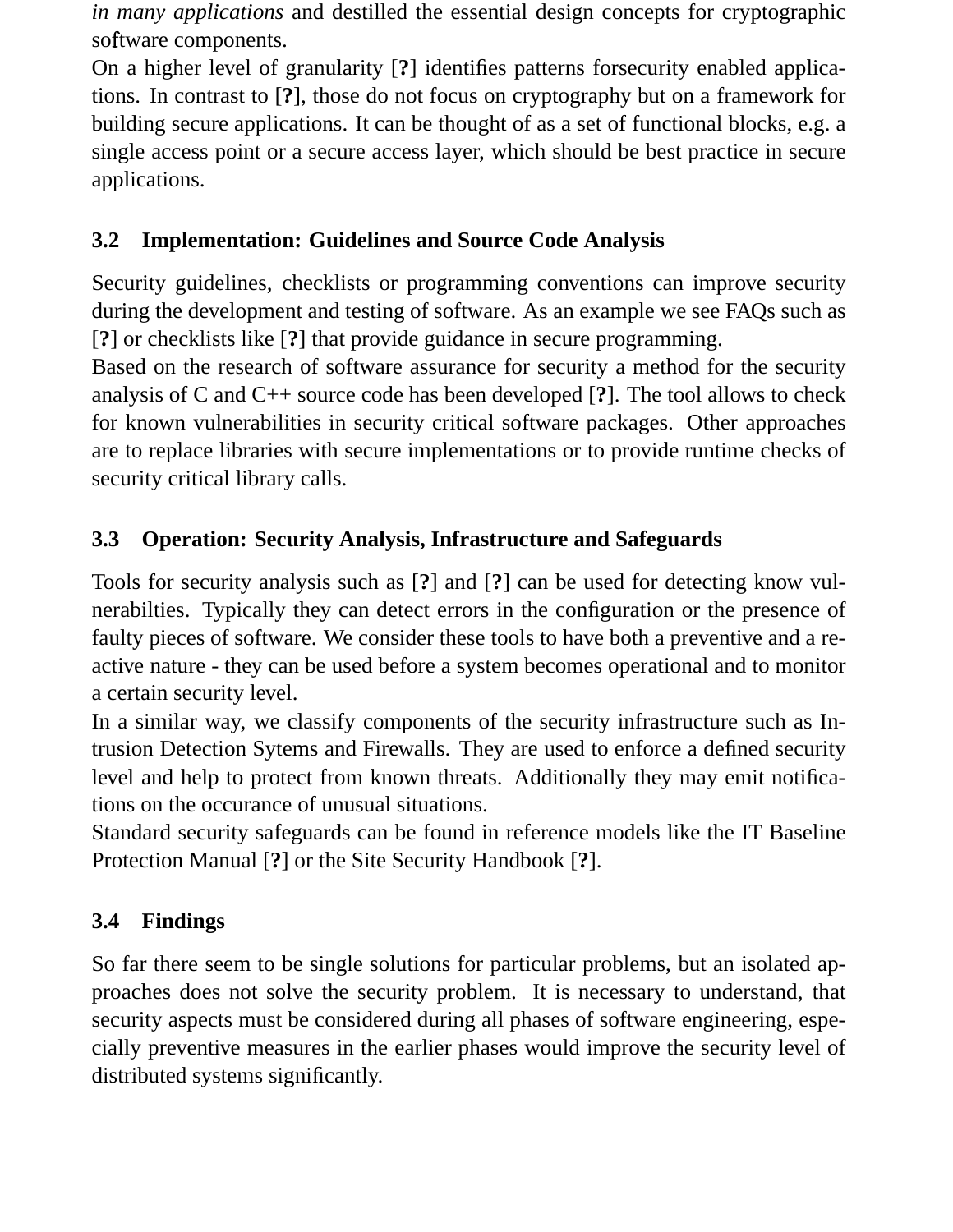#### **4 An Integrated Approach to Software Security**

In the following we describe our concept for a systematic way of understanding security weaknesses and elaborating efficient solutions. Our approach is clarified in figure 1 and is based on the concept of a closed feedback loop. The top-level components and interfaces that we have already identified and partly implemented are introduced in the following.

*Figure 1: OUR Approach - a Feedback-Loop: Observe, Understand, (Re)act*

#### **4.1 Interface A: Analysis and Utilization**

A highly structured *Vulnerability Database*<sup>1</sup> (VDB) is the most important prerequisite for the systematic analysis of security problems, which will help to render both existing and new systems more secure. As we have described in [**?**] appropriate data mining procedures help to identify and improve patterns that are in turn used to engineer new or to improve existing systems. Our main objectives are described as follows:

- **Assessment** of the system's hazard: Through information on comparable compromised systems vulnerabilities can be indicated and counter-measures can be recommended. For completion the force of expression of the assessment can be improved by providing test procedures for individual vulnerabilities.
- **Prognosis** on how likely it is that vulnerabilities occur and on the category of vulnerability to be expected for new software components not yet registered.
- **Avoidance** of known faulty design patterns with future software projects: Through analysing the vulnerabilities found the faulty design patterns behind are identified. Building up on this, the corrected design pattern can be developed and made available.

Currently we performed a survey [**?**]in order to determine the most acceptable operational properties of a vulnerability database that will be of use for the greatest possible group of people, companies and institutions. The evaluation will reveal whether an existing VDB is sufficient for systematic analysis.

<sup>&</sup>lt;sup>1</sup>A Vulnerability Database is contains detailed data on vulnerabilities such as possibilities of exploitation, impact on system security, and possible ways to solve the problems caused by the vulnerability.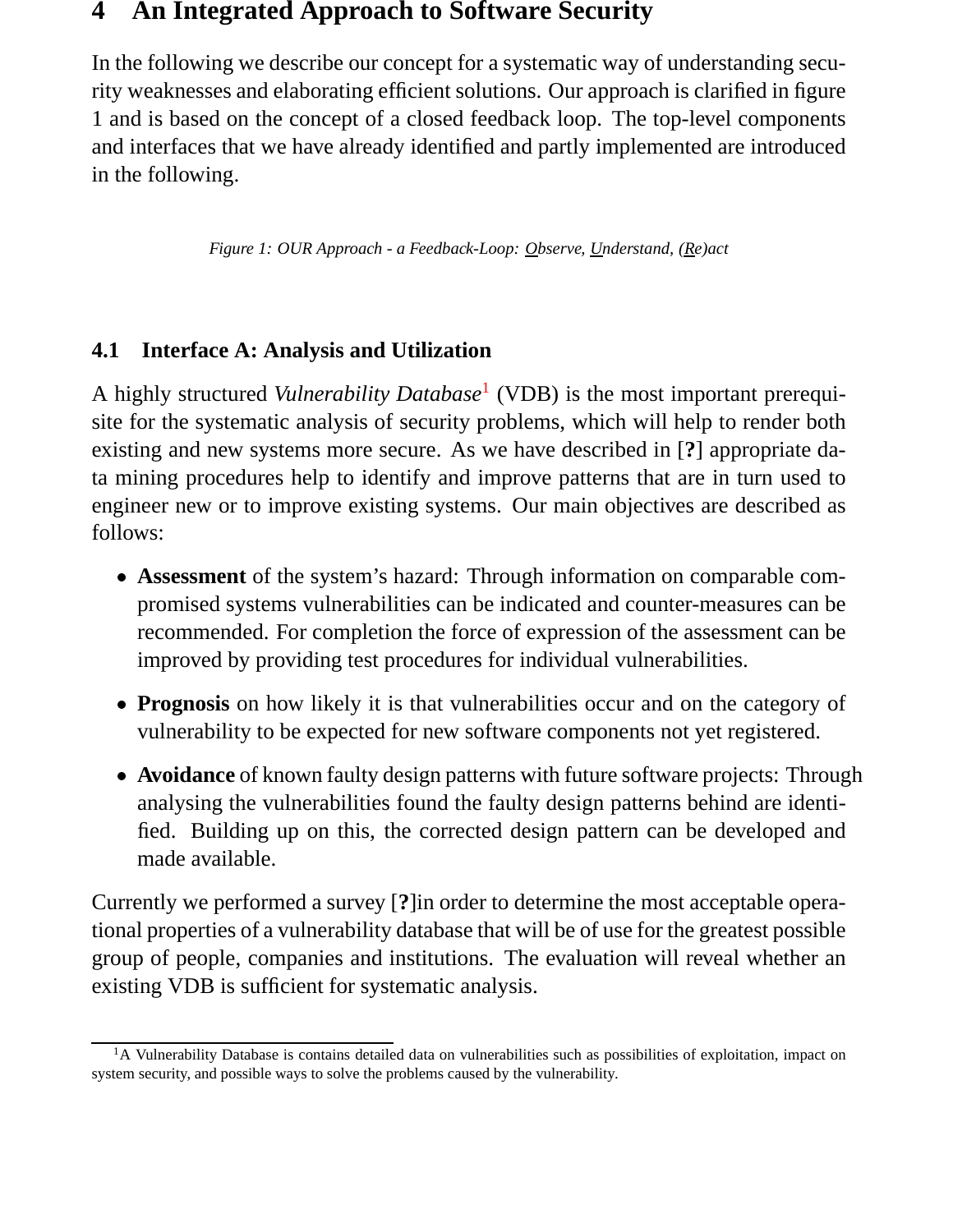#### **4.2 Interface B: Transformation and Screening**

A uniform data scheme is important for (semi-)automated examinations of data. In order to achieve this, it is important to know the *structure of information*. In general, highly structured information is more suitable for machine-based processing. Besides structure, the storage of information is also important. We distinguish between database or file-based storage systems.

Usually it will be necessary to transcode information into the desired database scheme. Depending on the structure, human interaction will be necessary. With the help of dynamic ontologies [**?**], important catch-words out of the vulnerability descriptions can be used. The characteristics of catchwords are catalogued with the help of logicbased description language in order to achieve a standardized vocabulary for rating and screening of information.

#### **4.3 Interface C: Information Retrieval**

In order to gather information efficiently, we work on components for (semi-)automated information retrieval. Currently we have a prototype implementation for the monitoring of mailing-lists, newsgroups, and HTML pages<sup>2</sup>. A converter that allows for queries from other VDBs may be desirable.

Whenever events such as NewMessage and PageModified occur, the related information is sent to components that implement *interface B*. Form-based interfaces can be used to guide human users by entering information that comes from nondigital sources such as books and articles.

#### **4.4 Interface D: Observation**

Observations of security weaknesses of existing systems are reflected in various forums. Continueing our work in [**?**] we elaborated an overview of the *origins of information* that is characterized by the author of a security related contributions. Credibility, actuality, and completeness are important characteristics of an information source, examples are presented in table 1.

| Type                   | Credibility | Actuality | Completeness |
|------------------------|-------------|-----------|--------------|
| <b>Bugtraq Message</b> | high        | high      | middle       |
| <b>CERT</b> Advisory   | high        | middle    | high         |
| <b>Security Book</b>   | high        | low       | high         |
| Vendor Mailinglist     | middle      | middle    | middle       |
| Hacker Web-Site        | low         | high      | middle       |

Table 1: Classification of Information Sources

<sup>&</sup>lt;sup>2</sup> Actually these are Mailing-list archives.